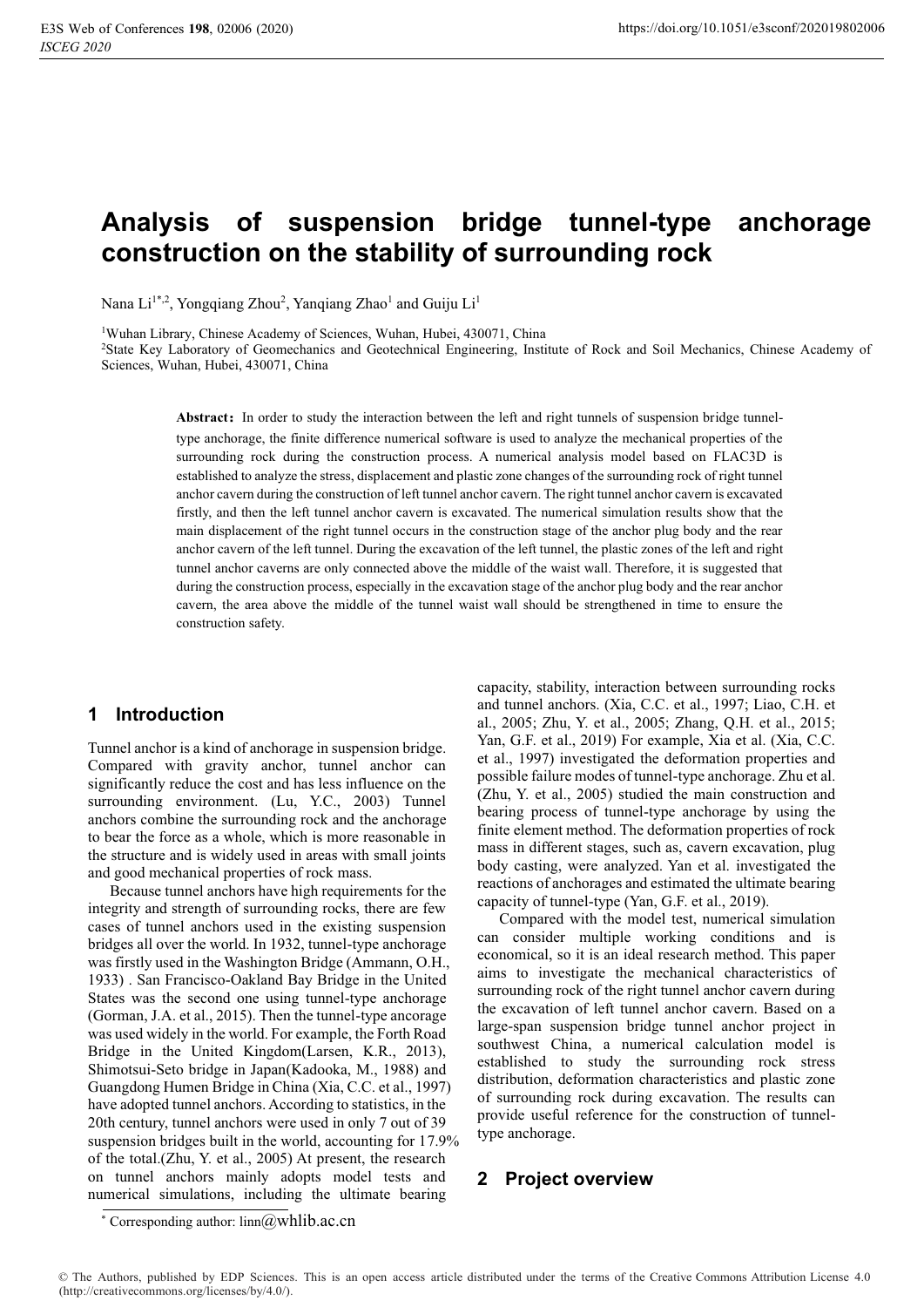A single span steel truss suspension bridge with a main span of 1386m in Southwest China has a design deck elevation of 1787m. The total length of the bridge is 1720m, and the bridge height is about 335m. Tunnel anchors are adopted on both sides of the bridge. The incident angle of the tunnel anchor center is 42  $\degree$  and the length of tunnel anchor is about 70m (the total length of anchorage is about 81m).

The anchor plug body is located in the hard, moderately weathered, dense, almond-shaped basalt rock body (a thin layer of moderately weathered tuff is sandwiched in the front anchor cavern). The main stressbearing parts (middle and lower parts) of the anchor plug body is in the relatively complete III surrounding rock in the unloading zone.

## **3 Numerical simulation**

#### **3.1. Establishment of the numerical model**

Based on the comprehensive consideration of the geological structure and geotechnical characteristics of the area, the discrete element difference software FLAC3D was used for numerical simulation. The three-dimensional geomechanical model was shown in Fig.1. The constitutive relationship of each rock and soil layer adopts the elasticplastic model, and the yield criterion adopts the Mohr Coulomb strength criterion.





the compressive stress, and the positive stress represents

the tensile stress.



**Table 1.** Mechanical parameters of surrounding rock and

| concrete                             |                             |      |                                     |                                  |                              |
|--------------------------------------|-----------------------------|------|-------------------------------------|----------------------------------|------------------------------|
| Rock type                            | Elastic<br>modulus(<br>GPa) |      | Passion Cohesio<br>'s ratio n (MPa) | Internal<br>friction<br>angle(°) | Tensile<br>strength(MP<br>a) |
| Strongly<br>weathered basalt         | 0.50                        | 0.28 | 0.35                                | 30                               | 0.30                         |
| Moderately<br>weathered basalt       | 2.00                        | 0.27 | 0.50                                | 38                               | 0.45                         |
| Moderately<br>weathered basalt<br>IV | 4.50                        | 0.22 | 0.70                                | 40                               | 0.65                         |
| Tuff                                 | 0.30                        | 0.28 | 0.20                                | 35                               | 0.15                         |
| C <sub>25</sub> concrete             | 28.00                       | 0.20 | 25.00                               | 45                               | 1.78                         |
| C <sub>30</sub> concrete             | 30.00                       | 0.20 | 30.00                               | 45                               | 2.01                         |

According to the construction process of tunnel anchors, the right tunnel anchor was excavated first and then the left tunnel anchor was excavated. After the right anchor tunnel excavation is completed, the left tunnel anchor needs to be excavated. The excavation steps of the left tunnel anchor was as followed: Here the benching excavation method was adopted. Each step of the spacing is 5 m. When the front anchor room is excavated, the excavation step took three steps, i.e. , the first step is 10 m, the second step is 13.65 m, the last step is to excavate the middle and lower steps, and then the anchor plug body was excavated. It is divided into five steps, the first 4 steps are 10 m each, the last step is to excavate the middle and lower steps. For the rear anchor cavern, the excavation was done by one step. Finally, the anchor plug body was filled and the second lining was applied. For each step, the deformation of each monitoring point (including the upper arch, waist wall and inverted arch) , the corresponding plastic zone distribution and stress change for the right tunnel was monitored. The layout of the profile (such as 1-1, 2-2, 3-3, 4-4 and 5-5) and monitoring points (1#, 2#,  $3#$  and  $4#$ ) is shown in Fig. 2.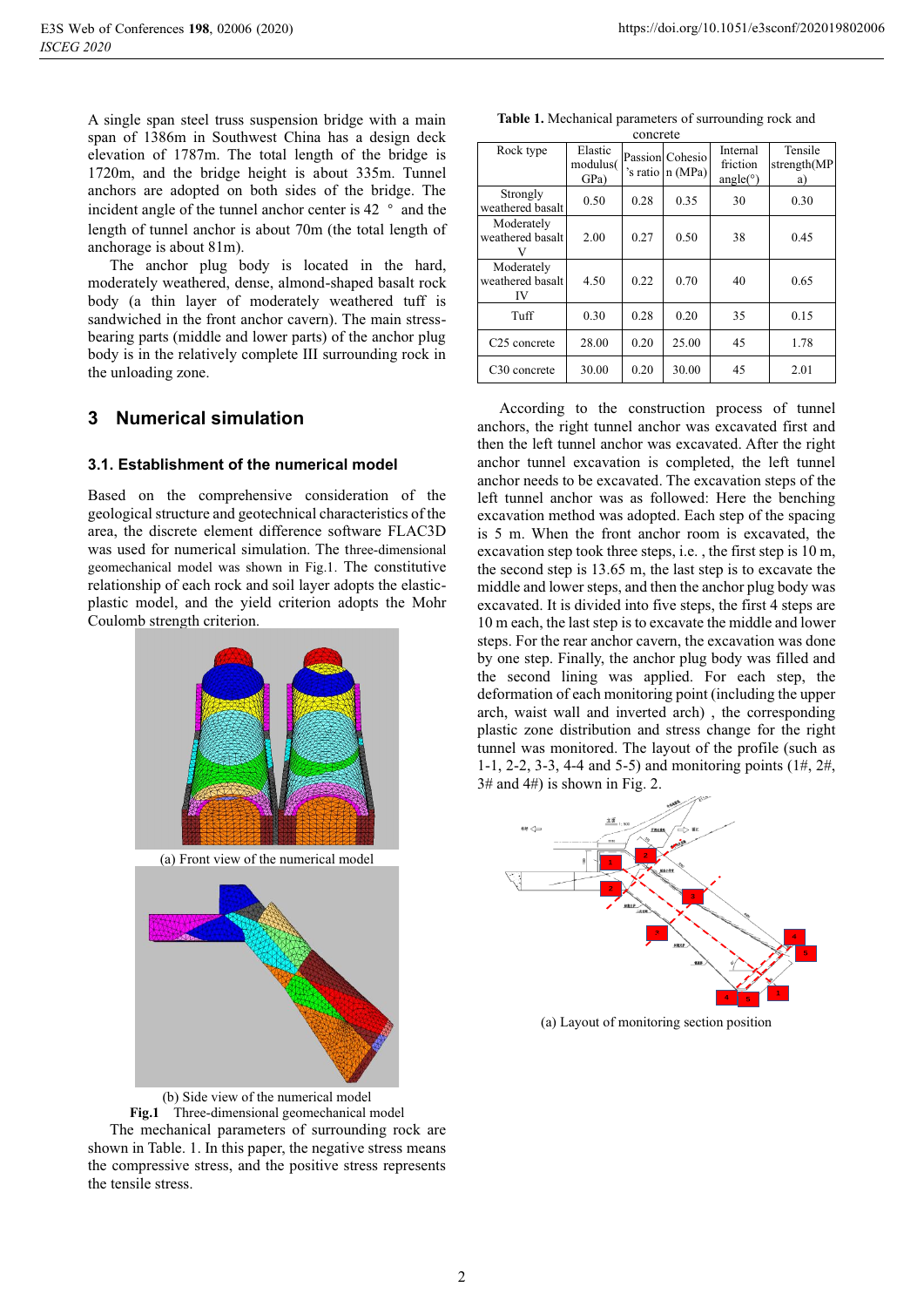

(b) Layout of monitoring points **Fig.2** Layout of each section position and monitoring points

#### **3.2. Stress analysis of surrounding rock**

During the excavation of the anchor cavern of the left tunnel, the stress variation at different sections of the anchor cavern of the right tunnel were analyzed. The excavation of the left tunnel anchor cavern has little effect on the maximum principal stress value at the 1-1 section and the 3-3 section of the right tunnel anchor cavern. The maximum principal stress value at the 1-1 section remains almost unchanged at 2.7MPa. When the left tunnel anchor cavern is excavated to the 3-3 section, stress concentration will appear around the right tunnel cavern at the 3-3 section. When the tunnel face of the left tunnel anchor cavern is far away from 3-3, the maximum principal stress value remained basically stable and the increment is less than 0.77 MPa. During the first 6 steps of the excavation of the left tunnel anchor cavern, local tensile stress appeared at the rear end of the anchor plug body of the 1- 1 section of the right tunnel. However, with the completion of the left tunnel anchor cavern, the maximum local tensile stress showed a decreasing trend as a whole, and the maximum tensile stress was 10.92KPa.



#### **3.3. Displacement analysis of surrounding rock**

**Fig.3** The total displacement curve of each monitoring point at different profile positions

During the excavation of the left tunnel anchor cavern, the displacement of the surrounding rock on 1-1 and 3-3 sections of the right tunnel anchor cavern were analyzed. The monitoring points of the 2-2 section, 3-3 section, 4-4 section and 5-5 section of the right tunnel anchor cavern is shown in Figs. 3-4.



**Fig.4** The total deformation curve of each monitoring point at different profile positions

It can be seen from Figs. 3-4 that the excavation of the left tunnel anchor cavern has little effect on the displacement of each monitoring point of the right tunnel anchor cavern, and at the same time it has different effects on the displacement value of different monitoring points at each section. The largest displacement change is the left waist wall at section 5-5 (monitoring point 1#), the largest increment is about 0.43mm, followed by the right waist wall at section 2-2 (monitoring point 3#), the largest increment is about 0.34mm, followed by the crown at section 3-3 (monitoring point  $2#$ ), with a maximum increase of about 0.24mm, and finally the inverted arch at section 2-2 (monitoring point  $4#$ ), with a maximum increase of being 0.22 mm. When the left tunnel anchor cavern was excavated to the 9th step, the maximum displacement at section 2-2, 3-3 and 5-5 occurred at monitoring point 4#, the upward rebound was about 18.25mm, 6.66mm and 4.96mm, respectively. For section 4-4, the maximum displacement occurred at monitoring point 3# and the upward rebound was 6.55mm when the left tunnel anchor cavern was excavated to the 9th step.

#### **3.4. Plastic zone analysis of surrounding rock**

During the excavation of the left tunnel anchor chamber, the change of shear strain increment at the position of 1-1 and 3-3 sections of the right tunnel anchor chamber were analyzed. It was found that the excavation of the left tunnel anchor cavern have little effect on the surrounding rock shear strain increment around the right tunnel anchor cavern at 1-1 and 3-3 sections. The maximum shear strain increment appeared at the inverted arch in front of the right tunnel anchor cavern for 1-1 and 3-3 sections, and the shear strain increment is 0.0176 and 0.0129, respectively.

During the excavation of the left tunnel anchor cavern, the plastic zone distribution changes at 1-1, 3-3 and 4-4 sections of the right tunnel anchor cavern were analyzed. The excavation of left tunnel anchor cavern has little influence on the plastic zone distribution of the right tunnel anchor cavern at 1-1, 3-3 and 4-4 sections. However, during the excavation of the left tunnel anchor cavern, the tuff interlayer above the tunnel anchor cavern is locally damaged due to the weak lithology. From the plastic zone distribution of 1-1 section, it can be seen that a certain volume of plastic zone appears at the surrounding rock